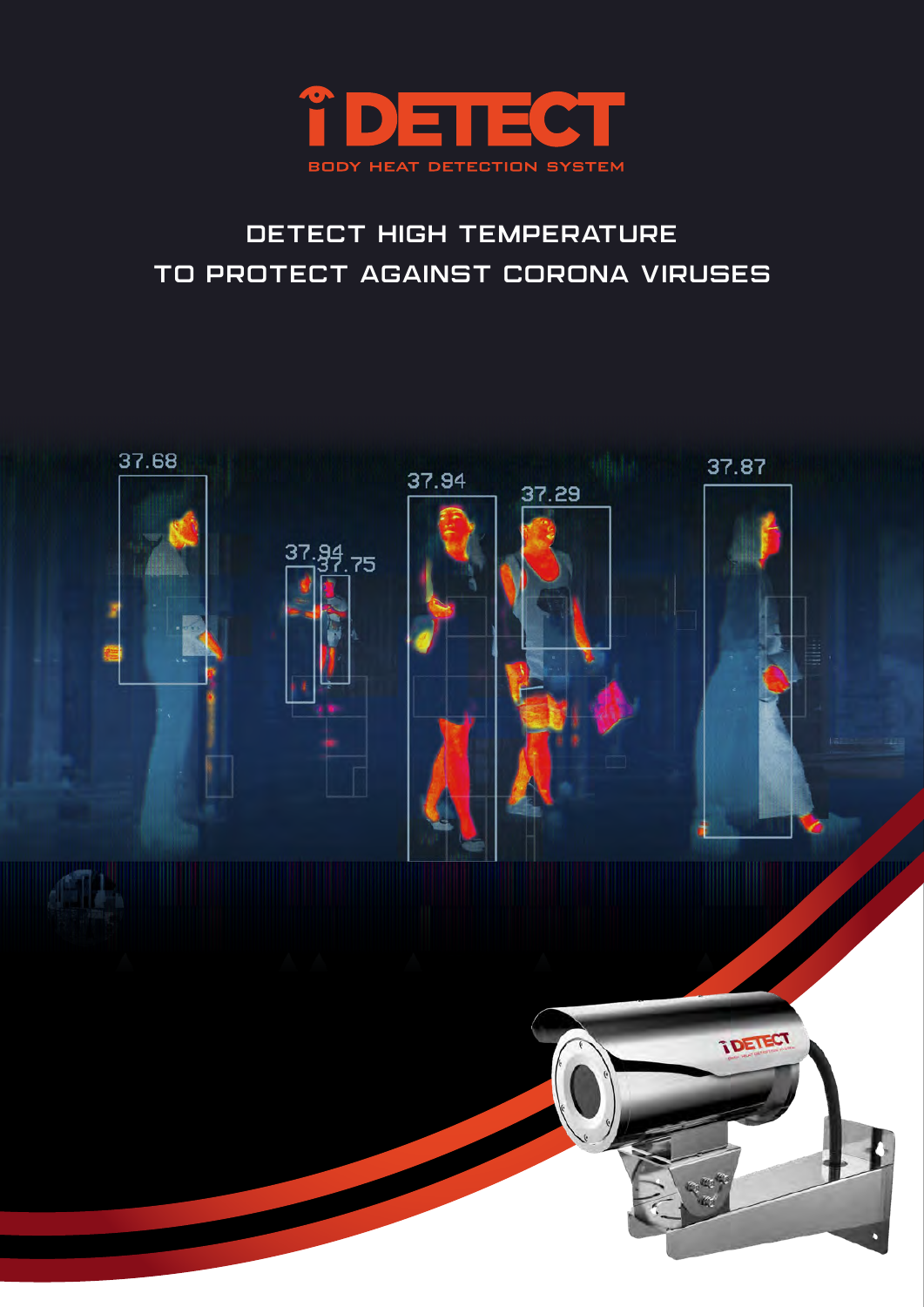

### PROTECT YOUR PERSONNEL, CUSTOMERS AND BUSINESS WITH **i**DETECT

In light of the global outbreak of the coronavirus (COVID-19), which is now officially a pandemic, Government and local authorities are becoming more and more concerned about slowing the spread of infection and reducing the possibilities of a second wave.

Although no thermal cameras can detect or diagnose the coronavirus, Helios Fire Systems iDetect cameras can be used as a primary detection system, alongside other body temperature screening tools for detecting elevated skin temperature in high-traffic public places through rapid, accurate individual screening.

#### Key features of the system:

- Compact design for ease of install
- Ideal for high traffic areas with multiple subject movements
- Rapid deployment and installation
- 320 x 240-pixel resolution
- Detects temperatures as small as 50mK
- MPEG-4 video over Ethernet for sharp live images
- 2 x digital outputs for audible alarms upon detection
- Ability to isolate specific virus temperatures only
- Available to purchase or hire

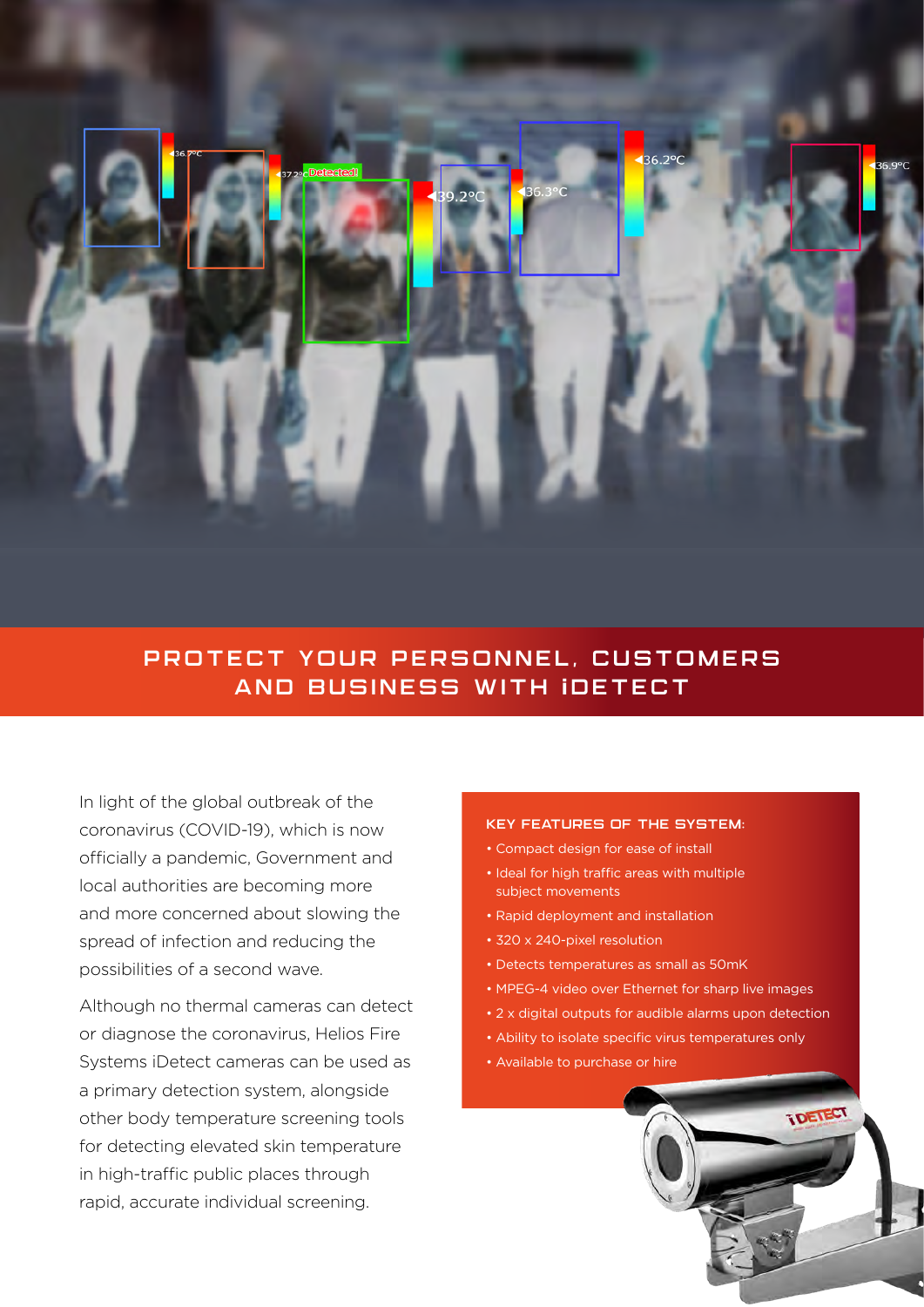### PLACES OF APPLICATION

When the iDetect thermal camera identifies critical temperatures of the skin in key areas - especially the corner of the eye and forehead - then the person may be selected for additional screening.

Identifying individuals with elevated body temperature (EBT) who should then be further screened with virus-specific diagnostic tests, can help reduce or dramatically slow the spread of viruses and infections.

The iDetect thermal image camera must be able to image the inner corner of the eye (tearduct) when screening for EBT. This can only be achieved with high resolution sensors. iDetect utilises high resolution stateof-the-art sensors with innovative visual software for speedy detection and reporting to personnel.

Using Helios Fire Systems iDetect thermal cameras, officials can be more discrete, efficient and effective in identifying individuals that need further screening with virus-specific tests.

A variety of institutions, including airports, train stations, schools, and businesses, are using thermal screening as an EBT detection method and as part of employee health and screening (EH&S).

### AIRPORTS



Entrance to airport **Security** Airbridge Disembarkation Staff Entrances

## **SUPERMARKETS**



**Entrances** Staff Entrances Delivery Points

### Railways



Entrance to stations Staff Entrances Delivery points

## **EDUCATIONAL ESTABLISHMENTS**



Entrance to school buildings Delivery points

## **HOTELS**



**Entrances** Staff Entrances Delivery points

## Sporting Venues



Spectator access points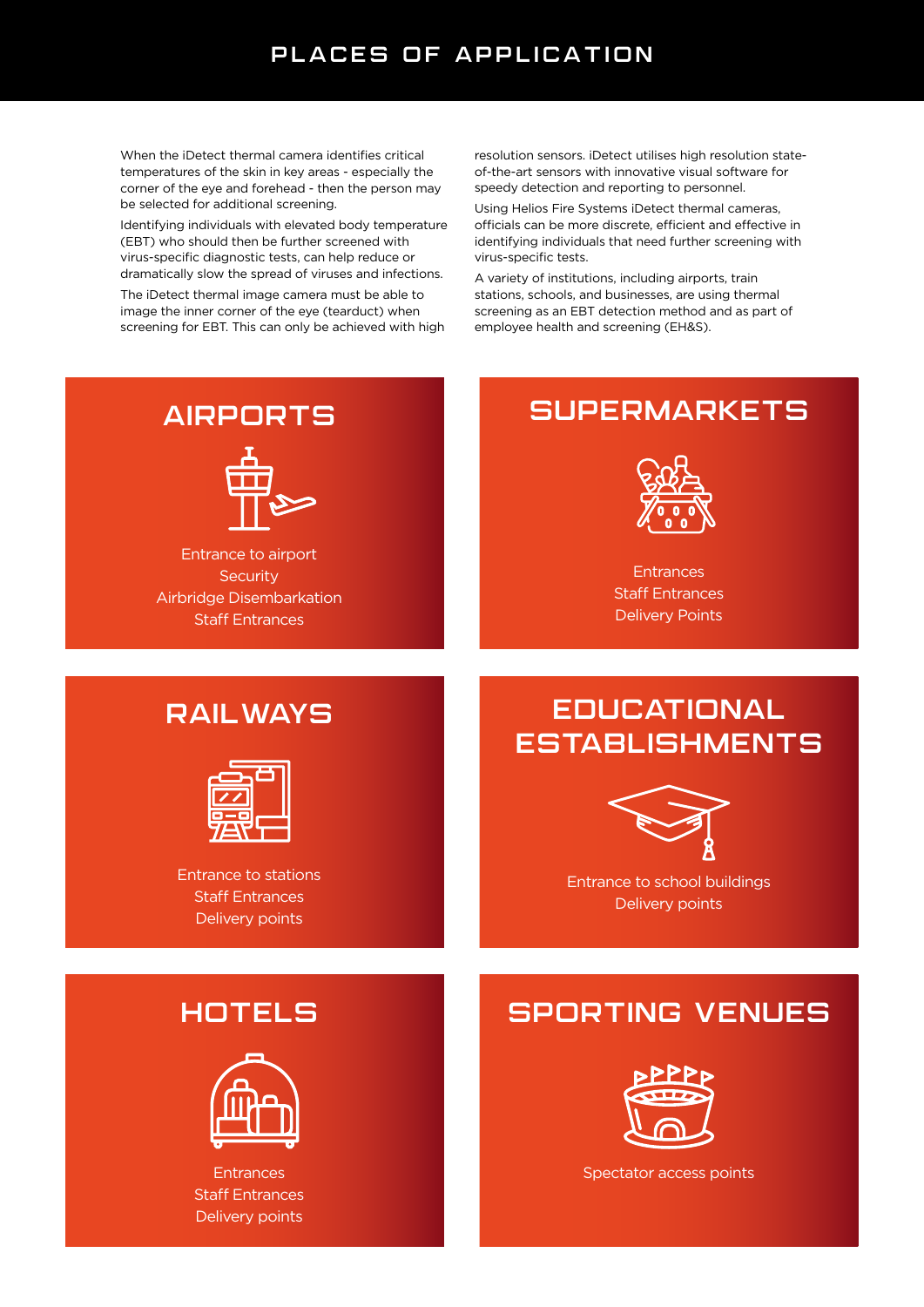





### Helios Fire Systems provide early warning innovative technologies for fire safety

We offer advanced, state-of-the-art solutions to protect your business and the local environment around it. Helios Fire Systems are the exclusive UK manufacturers and installers for Europe's leading fire detection and suppression products – iDETECT, A.T.F.S ™, Coldfire, Fire-mist ™, E-DETECT, AMFE and E-Bulb.

Full project management by our in-house team of engineers is provided for ease, speed and complete peace of mind. **For more information on any of innovative solutions then please contact our sales team.**

#### **DESIGN**

 Complete bespoke design of fire systems to suit your business requirements.

#### **SPECIFICATION**

Systems are tailored to each individual client requirements, using the most innovative systems throughout Europe.

#### **SERVICING**

Our after sales service includes maintenance contracts for serviceability and continuity over the lifespan of the system.

#### Spare parts

Our warehouse stocks all spare parts required for servicing installed systems.

#### **INSTALLATION**

Our in-house team of engineers with over 20 years of fire-prevention experience install and manage the project from start to finish.

### **COMMISSIONING**

As part of system integrity, all projects are given 4 weeks commissioning and testing. This can be re-visited/re-tested throughout product lifespan.